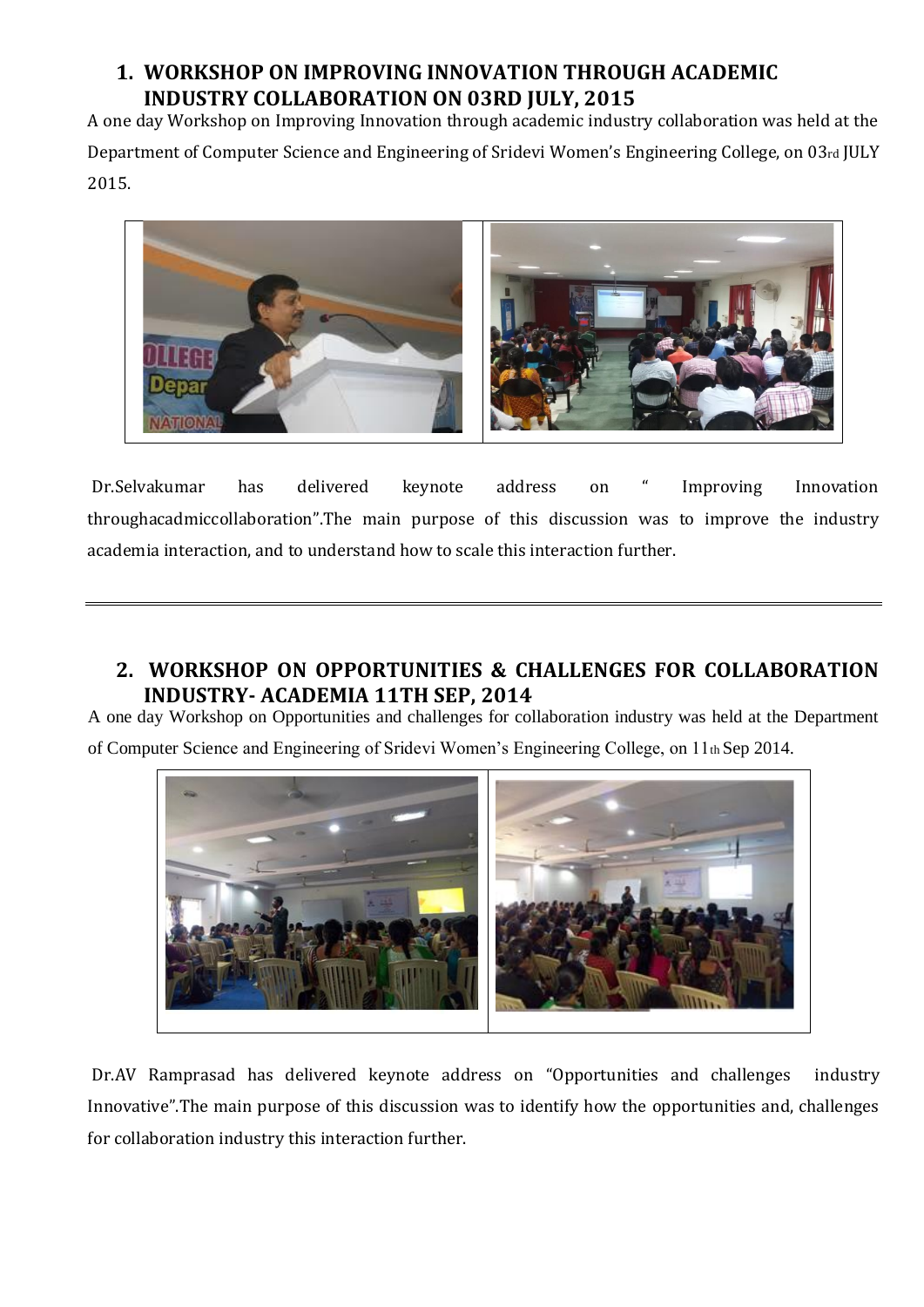### **3. WORKSHOP ON Collaboration between Academics & Industry is important 28th JUNE, 2014**

A one day Workshop on Collaboration between academic and industry is important was held at the Department of Computer Science and Engineering of Sridevi Women's Engineering College, on 28th JUNE 2014.



Mr.Saravanan Parthasarathy has delivered keynote address on "Collaboration between Academics and Industryis important .In this session the academia and industry relationship is discussed to identify how to sustain theindustry academia interaction, and to understand how to scale this interaction further.

### **4. WORKSHOP ON "BIGDATA" (Tools –R programming,Hadoop) FROM 29th to 31st May 2017**

The Hosts Workshop On "Bigdata" by Dr.U.S.N.Raju, Professor ,NIT,Warangal from 29th to 31st May,2017,at the college Auditorium

Dr.M.Ramasubramaniam HOD,CSE SWEC welcomed all the respected dignitaries and participants and emphasized the benefits of such kind of resourceful activity. Dr. B.L.Malleswari, Principal, of SWEC appreciated the program organized by CSE dept.



The main objective of the workshop is to provide a clear understanding in the field of "Big Data". Big data is a field that treats ways to analyze, systematically extract information from, or otherwise deal with data sets that are too large or complex to be dealt with by traditional data-processing application software.